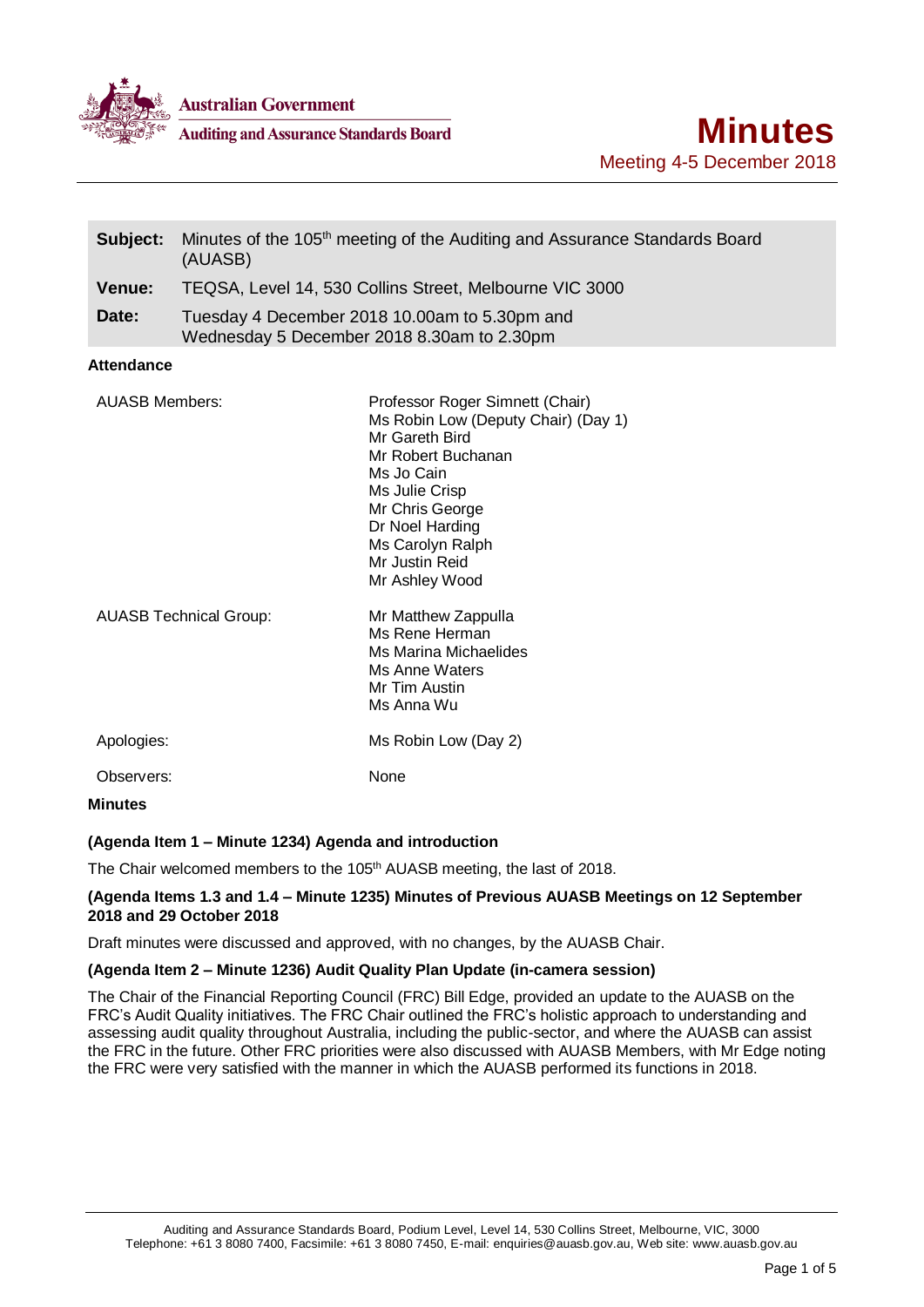

# **(Agenda Item 3 – Minute 1237) International Matters**

## *ISQM 1 Quality Management at the Firm Level*

The AUASB Technical Group (ATG) provided an update on the progress that the IAASB had made in revising proposed ISQM 1 *Quality Management at the Firm Level* since the IAASB September 2018 meeting. The view of the AUASB and the ATG was that the concerns raised by the AUASB in previous meetings regarding the complexity and prescriptive nature of the standard have not been addressed and are unlikely to be addressed by the IAASB before issuance of the proposed standard for exposure.

The AUASB feedback regarding the prescriptive nature of the standard, the repetition of concepts in requirements and application material and the lack of scalability in the standard will be provided to Australasian IAASB Members prior to the December 2018 IAASB meeting.

## *ISA 220 Quality Management at the Engagement Level*

The ATG provided a summary of the changes to the draft ISA 220 *Quality Management at the Engagement Level* since the IAASB September 2018 Meeting. The ATG noted that minimal changes had occurred since the September 2018 meeting and the issues brought to the attention of the IAASB from the previous meeting still existed.

In addition to the previous points raised, the AUASB questioned whether the incremental changes in proposed ISA 220 improves audit quality and adds value to stakeholders. The AUASB also discussed the need for more guidance around roles and responsibilities of engagement leaders for engagements with multiple engagement leaders. Overall, the AUASB questioned whether the concepts in proposed ISA 220 appropriately reflected current practice. This feedback will be provided to Australasian IAASB Members prior to the December 2018 IAASB meeting.

## *ISQM 2 Engagement Quality Reviews*

The AUASB considered the proposed ISQM 2 *Engagement Quality Reviews (EQR)* exposure draft which the IAASB are looking to approve for exposure at its December meeting, along with ISQM 1 and ISA 220. Some comments were made by the AUASB in relation to the introductory requirements, the engagement quality reviewer's overall conclusion, the stand back requirement and the evaluation of significant judgements. The AUASB suggested further consideration and clarification of these requirements be communicated to the IAASB and that this feedback be provided to Australasian IAASB Members prior to the December 2018 IAASB meeting.

## *ISA 315 Identifying and Assessing the Risks of Material Misstatement*

The ATG provided a summary to the AUASB of the broad feedback that has been received by the IAASB in response to the exposure of proposed ISA 315. This feedback included a high level mapping of matters raised by the AUASB to other respondents' comments and Task-Force views.

## *IAASB Strategy*

The ATG presented a draft of the IAASB Strategy for 2020-23, which is subject to review and discussion by IAASB members at their December 2018. The AUASB discussed the key elements of the IAASB Strategy, which focuses on three major strategic objectives (developing high-quality international standards; maintaining the relevance of the international standards and supporting their implementation; and informing through outreach and advancing through collaboration). The document also addresses the IAASB's work plan for the 2019-21 years and builds on the stakeholder survey that they conducted earlier this year, to which the AUASB responded and has already considered high-level IAASB initial feedback on responses.

Overall the AUASB supported the main objectives and context presented in the IAASB Strategy, however there were issues raised about the structure of the document and some of the areas of focus in the work plan – for example, whilst Technology is identified as one of the main drivers in the Strategy there is little in the IAASB's work plan to address this topic. Also there was little consideration of the National Auditing Standards-Setters (NSS) initiative, except for the NSS as a form of resourcing IAASB initiatives, The key matters raised as feedback by the AUASB will be summarised and shared with the IAASB.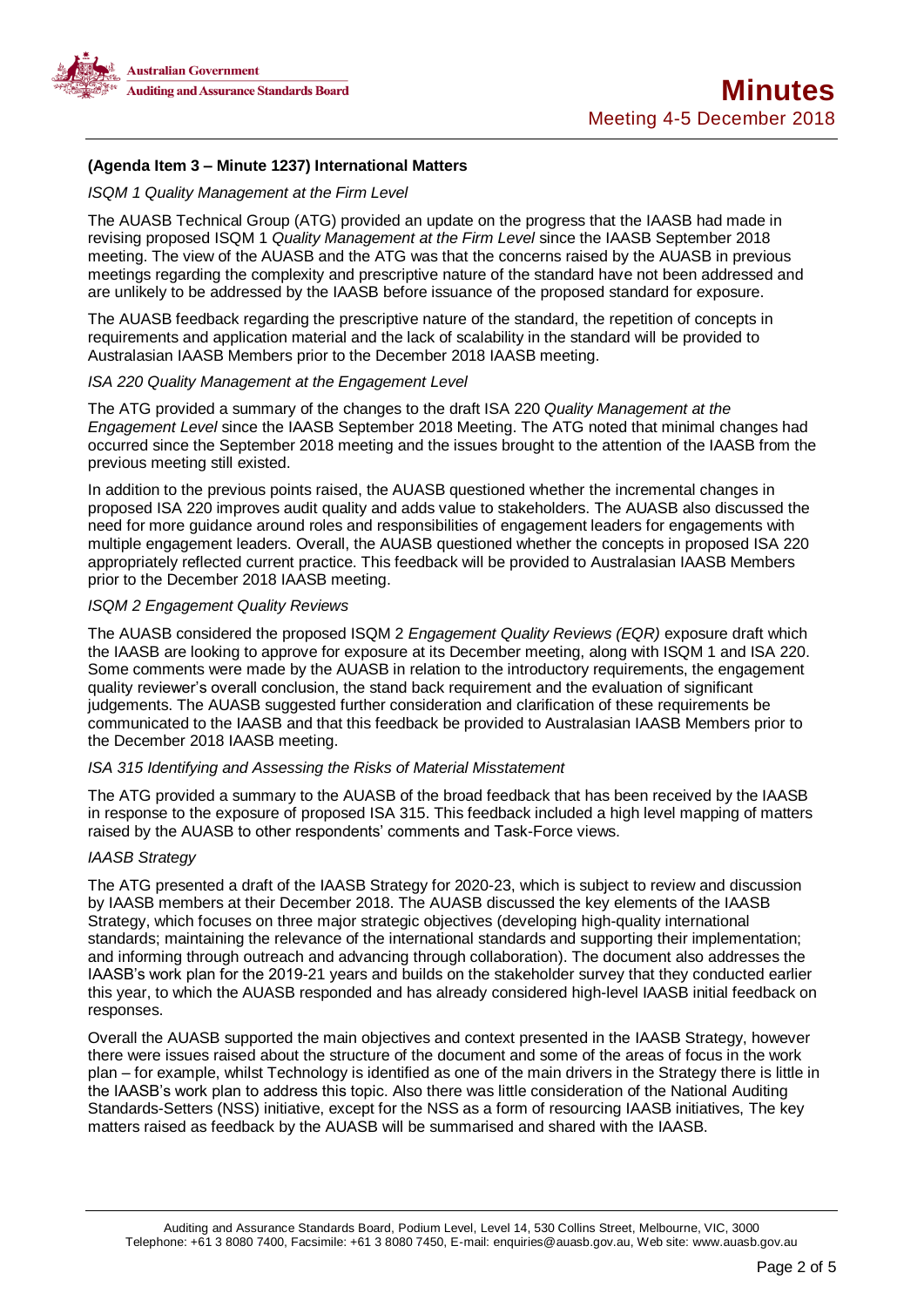

# *EER Guidance*

The AUASB considered the progress of the IAASB EER draft guidance which will be considered at the December IAASB meeting with a view to exposure of the Phase 1 guidance in January 2019. The AUASB noted the work done since September 2018, with some discussion about ensuring the balance between the guidance being aligned with ISAE 3000 while still specifically addressing the key assurance challenges for EER, mainly through the use of examples in the guidance.

# **(Agenda Item 4 – Minute 1238) Agreed-Upon Procedures**

The AUASB considered the project plan for the release of the Australian Exposure Draft equivalent to Proposed ISRS 4400 *Agreed-Upon Procedures Engagements*. The AUASB will issue a Consultation Paper seeking stakeholder feedback on the Proposed ISRS 4400, with particular emphasis on where ISRS 4400 differs from extant ASRS 4400 *Agreed-Upon Procedures Engagements to Report Factual Findings*.

## **(Agenda Item 4 – Minute 1239) Review of AUASB Exposure Draft Process**

As part of the discussions on the plan for the release of ISRS 4400 for exposure in Australia, the AUASB discussed the need to conclude on the exposure process trialled with ED 01/18 Proposed Auditing Standard ASA 315 *Identifying and Assessing the Risks of Material Misstatement* in July 2018*.*

Deliberation and determination of the future exposure process for the AUASB will be decided before the exposure of the suite of quality management standards in early 2019.

# **(Agenda Item 5 – Minute 1240) Research Strategy**

The AUASB was presented with a draft of the Evidence-Informed Standard Setting (EISS) Strategy, prepared by the ATG with support from AUASB members. The strategy has been developed based on the comments made by the AUASB in response to the Research Strategy Issues Paper presented to the AUASB at the April 2018 meeting (Agenda Item 5(d)).

AUASB Members were pleased to see that the strategy had expanded since April 2018 to focus on broader concepts of evidence, rather than purely academic research available. The AUASB provided suggestions to clarify parts of the strategy including expanding sections around stakeholder engagement and recognising that insights from AUASB members based on their experience should be recognised as evidence which informs standard-setting.

## **(Agenda Item 6 – Minute 1241) ASA 540 – Approval**

The AUASB approved for issue ASA 540 *Auditing Accounting Estimates and Related Disclosures* as well as Amending Standard ASA 2018-1 *Amendments to Australian Auditing Standards*. The AUASB highlighted some editorial amendments to the related Explanatory Statement. The Standards will be released before the end of 2018 with the Compiled Standards prepared in early 2019.

# **(Agenda Item 7 – Minute 1242) ASRE 2410 – Project Plan**

The AUASB approved the project plan to consider updates to ASRE 2410 *Review of a Financial Report Performed by the Independent Auditor of the Entity* to align the reporting requirements in the standard to the amendments made to the auditor reporting standards in 2015.

This project will be conducted in conjunction with NZAuASB.

## **(Agenda Item 8 – Minute 1243) AUASB Glossary**

The ATG updated the AUASB on the progress made in response to the AUASB request at the September 2018 AUASB meeting, to investigate whether definitions in Australian standards could be amended to reduce the number of duplications of definitions throughout the suite of AUASB standards.

The ATG informed the AUASB that some progress had been made, however other strategic projects were prioritised and the results of the work would not be presented to the AUASB until the March 2019 AUASB meeting.

The ATG proposed a broader quality management exercise to review footnotes and cross-references alongside the review of definitions to identify out of date references. The AUASB agreed to the ATG's proposed timeline and requested issues with footnotes, cross-references or terms which also exist in IAASB standards to be brought to the attention of the IAASB Technical Staff.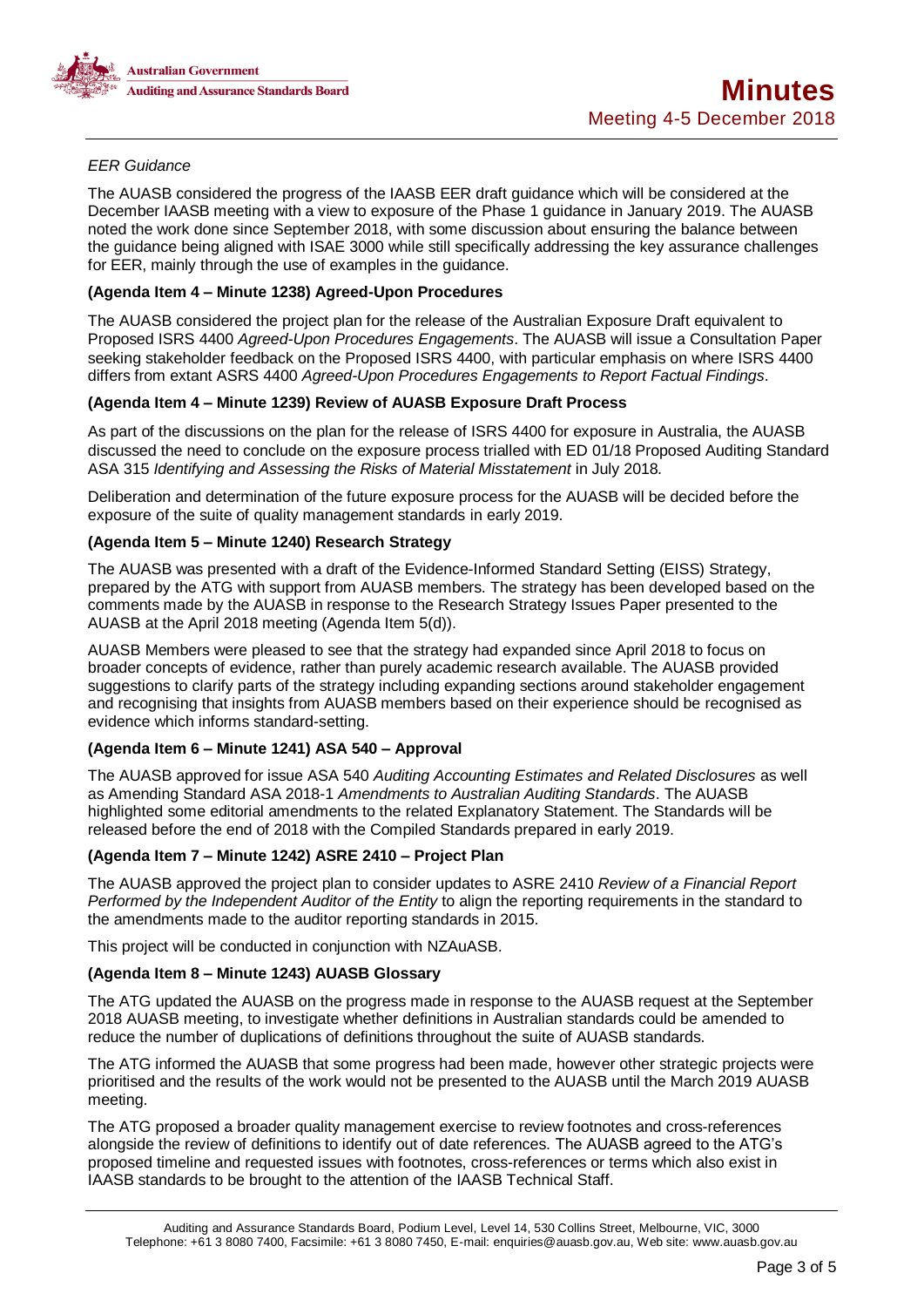

# **(Agenda Item 9 – Minute 1244) GS 005** *Use of Management's Experts*

The AUASB approved the project plan to revise GS 005 *Using the Work of a Management's Expert* and provided input into the composition of the Project Advisory Group.

#### **(Agenda Item 10 – Minute 1245) Technical Work Program Update**

#### *AUASB Technical Work Program Update*

AUASB Members were presented with an update of annual performance against the approved version of the 2018-19 AUASB Technical Work Program. No issues or concerns were raised by AUASB members.

#### *Use of Technology in the Audit, Including Data Analytics*

The ATG provided an update on the outreach that had been undertaken as part of Stage 2 of the strategic project on *Use of Technology in the Audit, Including Data Analytics* presented to the AUASB at the June 2018 AUASB meeting (Agenda Item 5(c)). The outreach included discussions with major auditing firms and public sector auditors as well as engagement with other National Auditing Standard-Setters to gain an understanding of challenges and responses in other countries.

The AUASB were pleased to see that progress was being made on this strategic project, as this is an area where practitioners are looking for the AUASB to demonstrate thought leadership. The ATG will be presenting formally on the work, and the implications for the AUASB at the March or April 2019 AUASB meetings.

## *Public Sector Audit Issues*

The ATG updated AUASB Members on recent developments relating to the Public Sector Auditing Issues Strategic Project including: engagement with the Australasian Council of Auditors-General (ACAG) Auditing Standards Committee on Financial Auditing matters impacting the public sector; the ATG's attendance and presentation at the recent ACAG Analytics Forum; and work that the ATG and AUASB Chair has done in preparing and presenting a paper for the FRC on Public Sector Auditing Issues at the FRC's November 2018 meeting.

# **(Agenda Item 11 – Minute 1246) GS 012 – Project Plan**

The AUASB approved the project plan to revise GS 012 *Prudential Reporting Requirements for Auditors of Authorised Deposit-taking Institutions* and provided input into the composition of the Project Advisory Group. Consultation with APRA on the proposed revisions will also occur.

## **(Agenda Item 12 – Minute 1247) Assurance Framework Bulletin**

The ATG presented a paper outlining the scope, structure and timing for the preparation of the principlesbased Assurance Framework Bulletin, a project approved at the September 2018 AUASB meeting.

AUASB Members provided feedback on the scope and structure, including the use of examples to be included in the publication to assist practitioners with navigating to the appropriate other assurance or related service standard for a range of subject matters.

The first draft of the publication will be brought to the AUASB at the March 2019 AUASB meeting, although input from AUASB Members will be requested during development.

## **Next Meeting**

The next regular meeting of the AUASB will be held in Sydney, on Wednesday, 6 March 2019 commencing at 9.00 a.m.